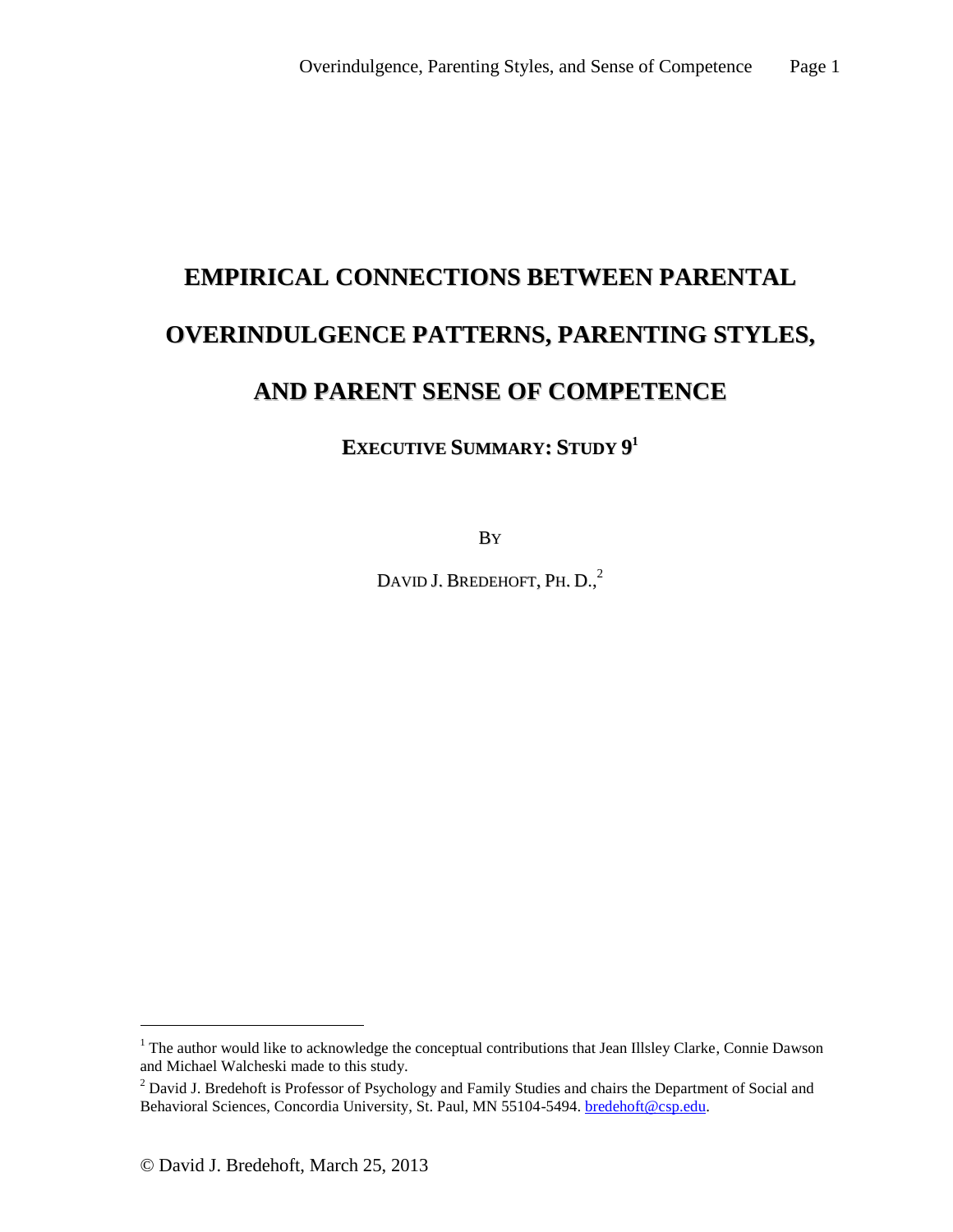# **EMPIRICAL CONNECTIONS BETWEEN PARENTAL OVERINDULGENCE PATTERNS, PARENTING STYLES, AND PARENT SENSE OF COMPETENCE EXECUTIVE SUMMARY: STUDY 9**

#### **Purpose**

This study is the ninth in a series of studies on overindulgence (for more information concerning the Overindulgence Project see <http://www.overindulgence.info/AboutOurResearch.htm>. It builds on the findings of Bredehoft, Mennicke, Potter, & Clarke's (1998) benchmark study on overindulgence by examining the relationship among parental overindulgence patterns, parenting styles (authoritative, authoritarian, and permissive) and parent sense of competence (skills/knowledge; valuing/comfort).

Study IX is a replication of Study IV (Walcheski, Bredehoft & Leach, 2007). Study IX was conducted because of the 311 parents in Study IV, 89% were mothers and only 11% were fathers. Study IX was designed specifically to recruit fathers into the study. We then combined data from both Studies (IV and IX) for the analysis presented here ( $N = 609$ , 47.8% female, 52.2% Male).

This study explores the following questions with an equal balance of mothers and fathers: Is parental overindulgence related to specific parenting styles? And, is there a relationship between lack of parenting skills, parenting satisfaction, and parental overindulgence?

## **Method and Data Collection**

The combined samples consisted of 609 parents (47.8%% female, 52.2% male; ages 20-79; Mean age 42.6) from 44 states and eight additional countries outside of the United States (Australia, Canada, France, Iceland, India, New Zealand, Qatar, and the United Kingdom). Participants entered the study by logging onto the study's web page (Bredehoft, Clarke, & Dawson, 2013). Students were given bonus points toward their Introduction to Psychology grade for recruiting fathers for the study. Once participants read and agreed to the consent form they answered a questionnaire consisting of demographic data, *OVERINDULGENCE:* Parental Overindulgence Assessment Scale (Bredehoft & Walcheski, 2005) a 30 item<sup>3</sup> author developed likert-style inventory, and a series of normed, validated psychological inventories: the *Parenting Styles and Dimensions Questionnaire PSDQ* (Robinson, Mandleco, Olsen, & Hart, 1995); and the *Parenting Sense of Competence Scale PSCS* (Gibaud-Wallston & Wandersman, 1978). Participants submitted their data electronically for analysis.

 $\overline{a}$ 

<sup>3</sup> The original version of the *Parental Overindulgence Assessment Tool* was a 21 item true/false, yes/no assessment tool developed by Jean Illsley Clarke, Connie Dawson, and David J. Bredehoft (Clarke, Dawson, and Bredehoft, 2004, p. 293-294). For this version of the instrument, fifteen items were added by Bredehoft and Walcheski bringing it to a total of 36 items and changing them to a likert-style response set (never or almost never; seldom; sometimes, sometimes not; frequently; always or almost always). The scale was renamed: *OVERINDULGENCE: Parental Overindulgence Assessment Scale*. The 36 items were reduced to the 30-item version used in this study by using factor analysis with a Cronbach's Alpha of .85.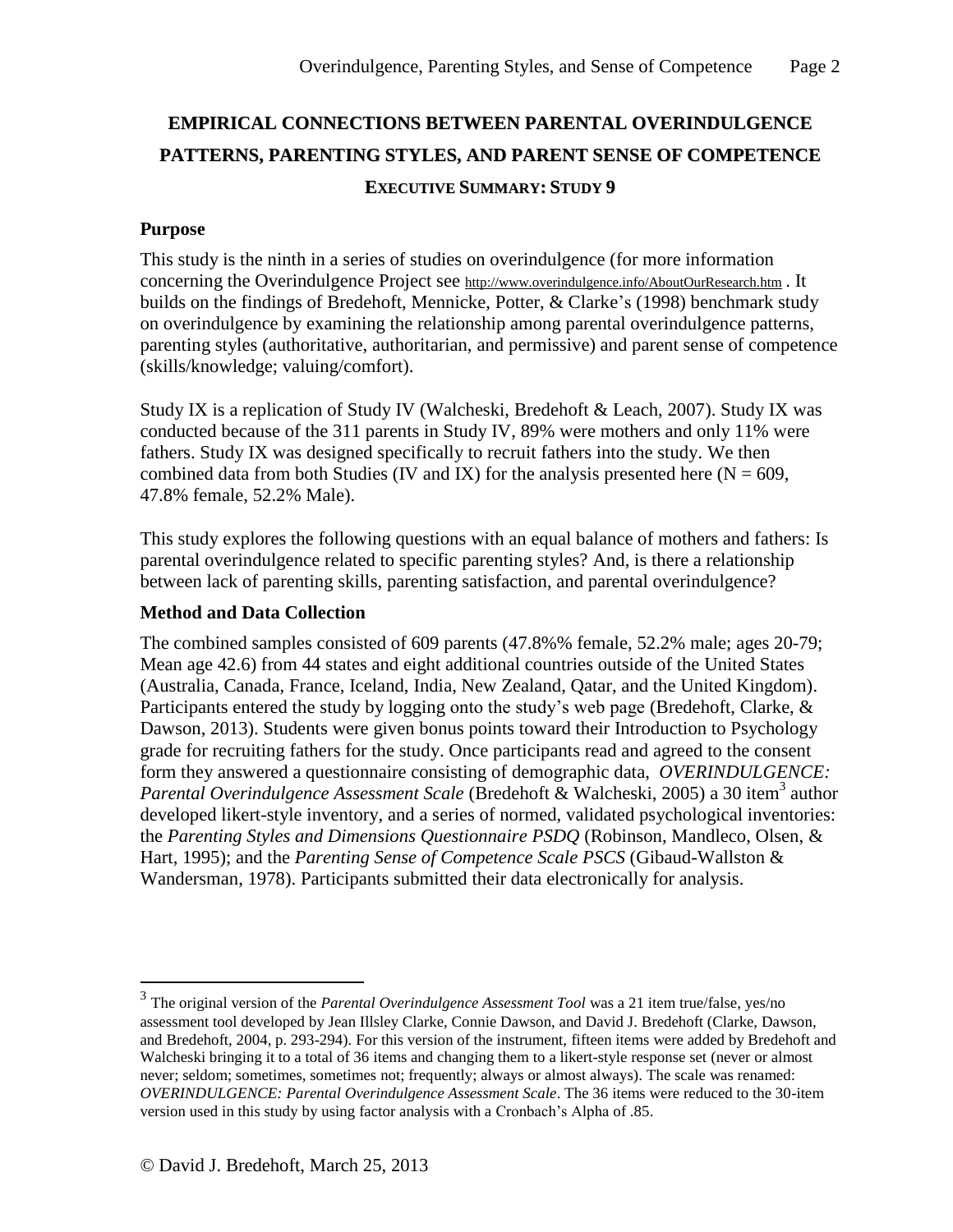|       |                                    | <b>Education</b> |         |                      |                       |
|-------|------------------------------------|------------------|---------|----------------------|-----------------------|
|       |                                    | Frequency        | Percent | <b>Valid Percent</b> | Cumulative<br>Percent |
| Valid | Grade school diploma               | 4                | .7      | .7                   | .7                    |
|       | High school diploma                | 34               | 5.6     | 5.6                  | 6.2                   |
|       | <b>Vocational Technical Degree</b> | 21               | 3.4     | 3.4                  | 9.7                   |
|       | Some college, no degree            | 76               | 12.5    | 12.5                 | 22.2                  |
|       | Associate in Arts Degree           | 33               | 5.4     | 5.4                  | 27.6                  |
|       | <b>Bachelor's Degree</b>           | 203              | 33.3    | 33.3                 | 60.9                  |
|       | Master's Degree                    | 181              | 29.7    | 29.7                 | 90.6                  |
|       | Doctoral Degree                    | 57               | 9.4     | 9.4                  | 100.0                 |
|       | Total                              | 609              | 100.0   | 100.0                |                       |



|       |                           | money_growing_up |         |                      |                       |
|-------|---------------------------|------------------|---------|----------------------|-----------------------|
|       |                           | Frequency        | Percent | <b>Valid Percent</b> | Cumulative<br>Percent |
| Valid | a whole lot less money    | 62               | 10.2    | 10.2                 | 10.2                  |
|       | less money                | 197              | 32.3    | 32.3                 | 42.5                  |
|       | about the samde amount of | 268              | 44.0    | 44.0                 | 86.5                  |
|       | money                     |                  |         |                      |                       |
|       | more money                | 76               | 12.5    | 12.5                 | 99.0                  |
|       | a whole lot more money    | 6                | 1.0     | 1.0                  | 100.0                 |
|       | Total                     | 609              | 100.0   | 100.0                |                       |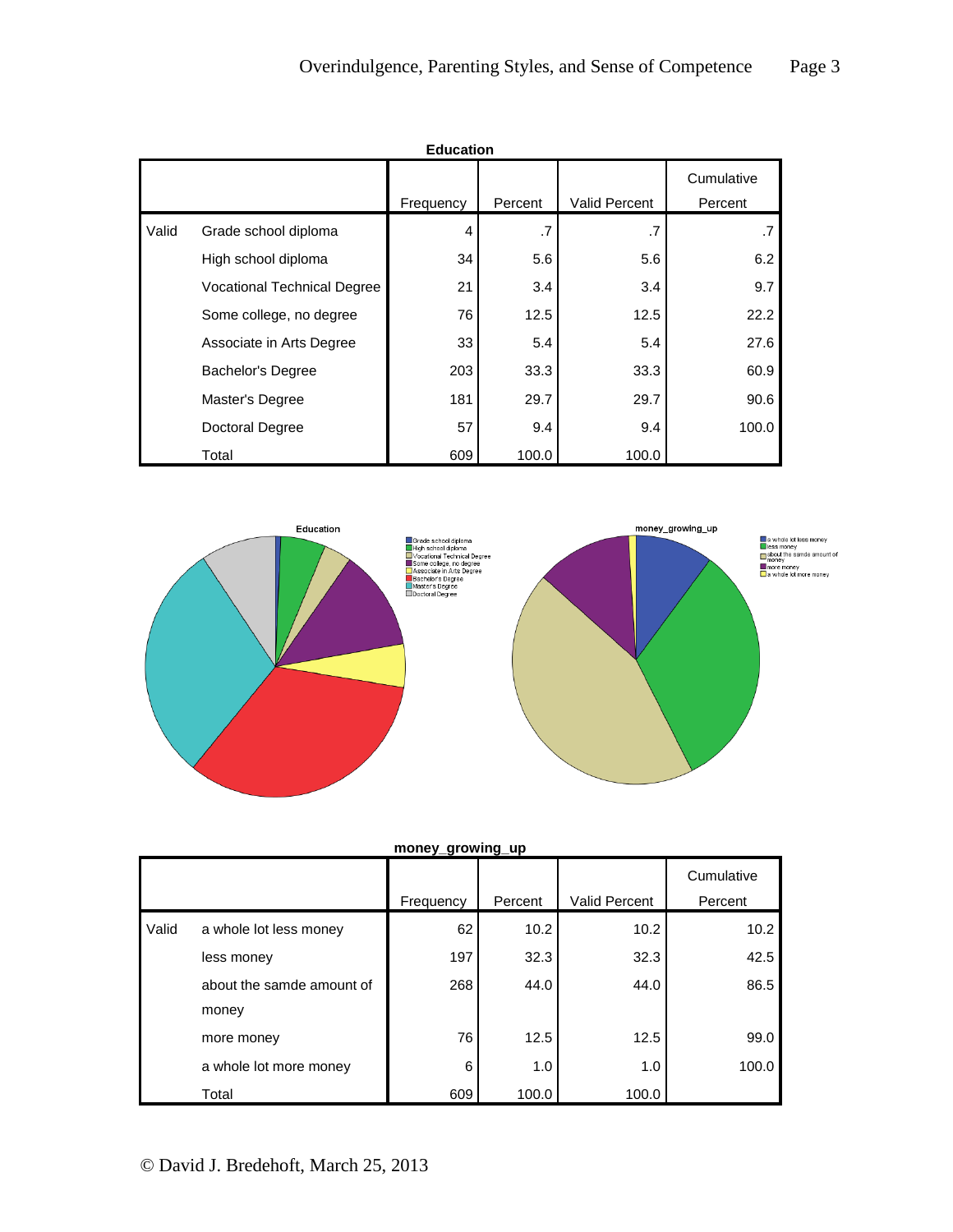|       |                     |           | income  |               |            |
|-------|---------------------|-----------|---------|---------------|------------|
|       |                     |           |         |               | Cumulative |
|       |                     | Frequency | Percent | Valid Percent | Percent    |
| Valid | <b>Under 20,000</b> | 17        | 2.8     | 2.8           | 2.8        |
|       | 20,000-29,999       | 26        | 4.3     | 4.3           | 7.1        |
|       | 30,000-39,999       | 38        | 6.2     | 6.2           | 13.3       |
|       | 40,000-49,999       | 42        | 6.9     | 6.9           | 20.2       |
|       | 50,000-59,999       | 57        | 9.4     | 9.4           | 29.6       |
|       | 60,000-69,999       | 72        | 11.8    | 11.8          | 41.4       |
|       | 70,000-79,999       | 64        | 10.5    | 10.5          | 51.9       |
|       | 80,000-89,999       | 55        | 9.0     | 9.0           | 60.9       |
|       | 90,000-99,999       | 47        | 7.7     | 7.7           | 68.6       |
|       | 100,000-124,999     | 77        | 12.6    | 12.6          | 81.3       |
|       | 125,000-149,999     | 48        | 7.9     | 7.9           | 89.2       |
|       | 150,000-174,999     | 23        | 3.8     | 3.8           | 92.9       |
|       | 175,000-200,000     | 15        | 2.5     | 2.5           | 95.4       |
|       | Above 200,000       | 28        | 4.6     | 4.6           | 100.0      |
|       | Total               | 609       | 100.0   | 100.0         |            |





je, no ue<u>s</u><br>n Arts De Asso<br>Bach<br>Maste<br>Docto ichelor's Degree<br>ister's Degree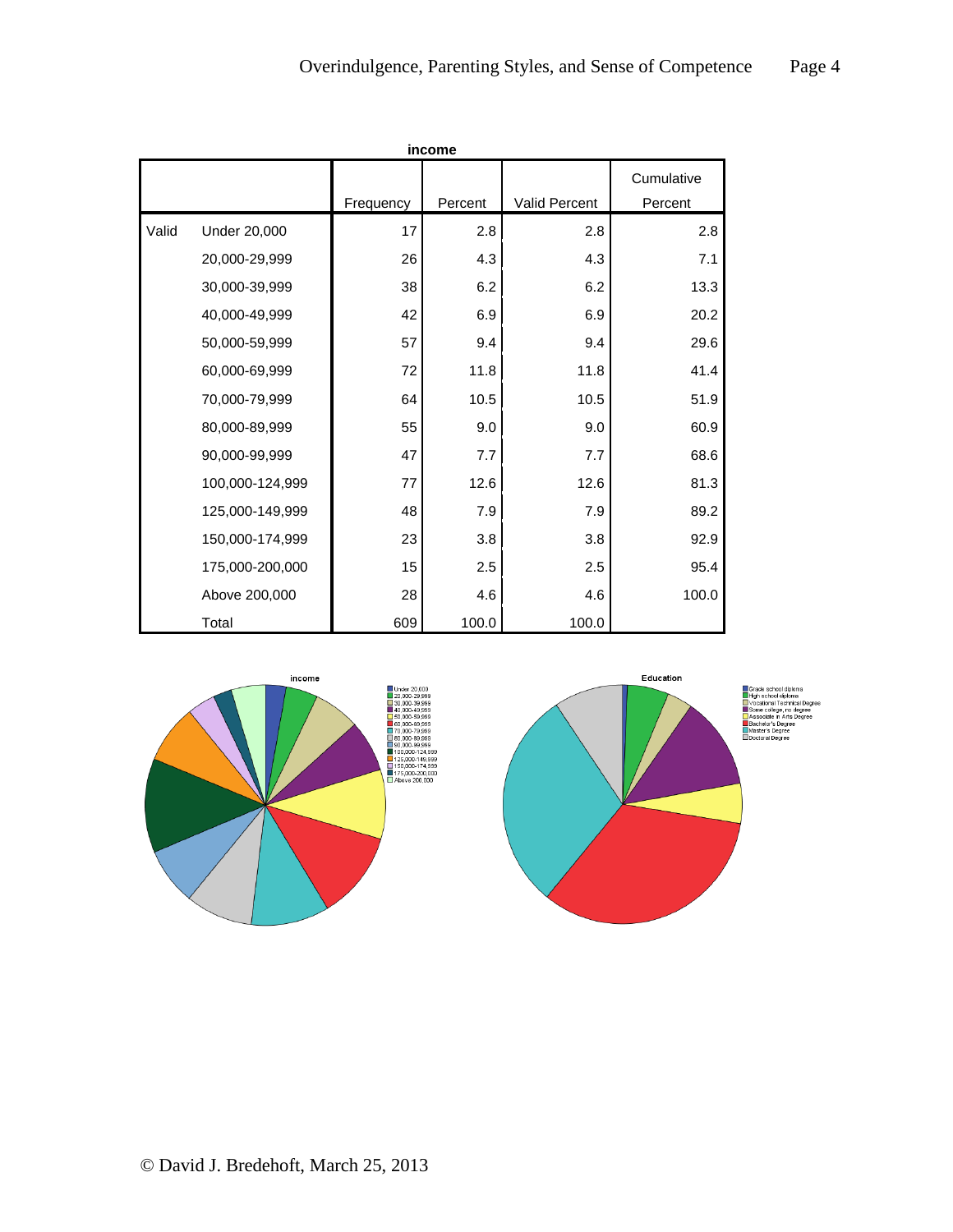|       |                                    | <b>Education</b> |         |               |                       |
|-------|------------------------------------|------------------|---------|---------------|-----------------------|
|       |                                    | Frequency        | Percent | Valid Percent | Cumulative<br>Percent |
| Valid | Grade school diploma               | 4                | .7      | .7            |                       |
|       | High school diploma                | 34               | 5.6     | 5.6           | 6.2                   |
|       | <b>Vocational Technical Degree</b> | 21               | 3.4     | 3.4           | 9.7                   |
|       | Some college, no degree            | 76               | 12.5    | 12.5          | 22.2                  |
|       | Associate in Arts Degree           | 33               | 5.4     | 5.4           | 27.6                  |
|       | <b>Bachelor's Degree</b>           | 203              | 33.3    | 33.3          | 60.9                  |
|       | Master's Degree                    | 181              | 29.7    | 29.7          | 90.6                  |
|       | Doctoral Degree                    | 57               | 9.4     | 9.4           | 100.0                 |
|       | Total                              | 609              | 100.0   | 100.0         |                       |

|       |                              | marital_status |         |               |                       |
|-------|------------------------------|----------------|---------|---------------|-----------------------|
|       |                              | Frequency      | Percent | Valid Percent | Cumulative<br>Percent |
| Valid | Never married                | 15             | 2.5     | 2.5           | 2.5                   |
|       |                              |                |         |               |                       |
|       | Living together with partner | 22             | 3.6     | 3.6           | 6.1                   |
|       | Married                      | 512            | 84.1    | 84.1          | 90.1                  |
|       | Widowed                      | 4              | .7      | .7            | 90.8                  |
|       | <b>Divorced</b>              | 56             | 9.2     | 9.2           | 100.0                 |
|       | Total                        | 609            | 100.0   | 100.0         |                       |

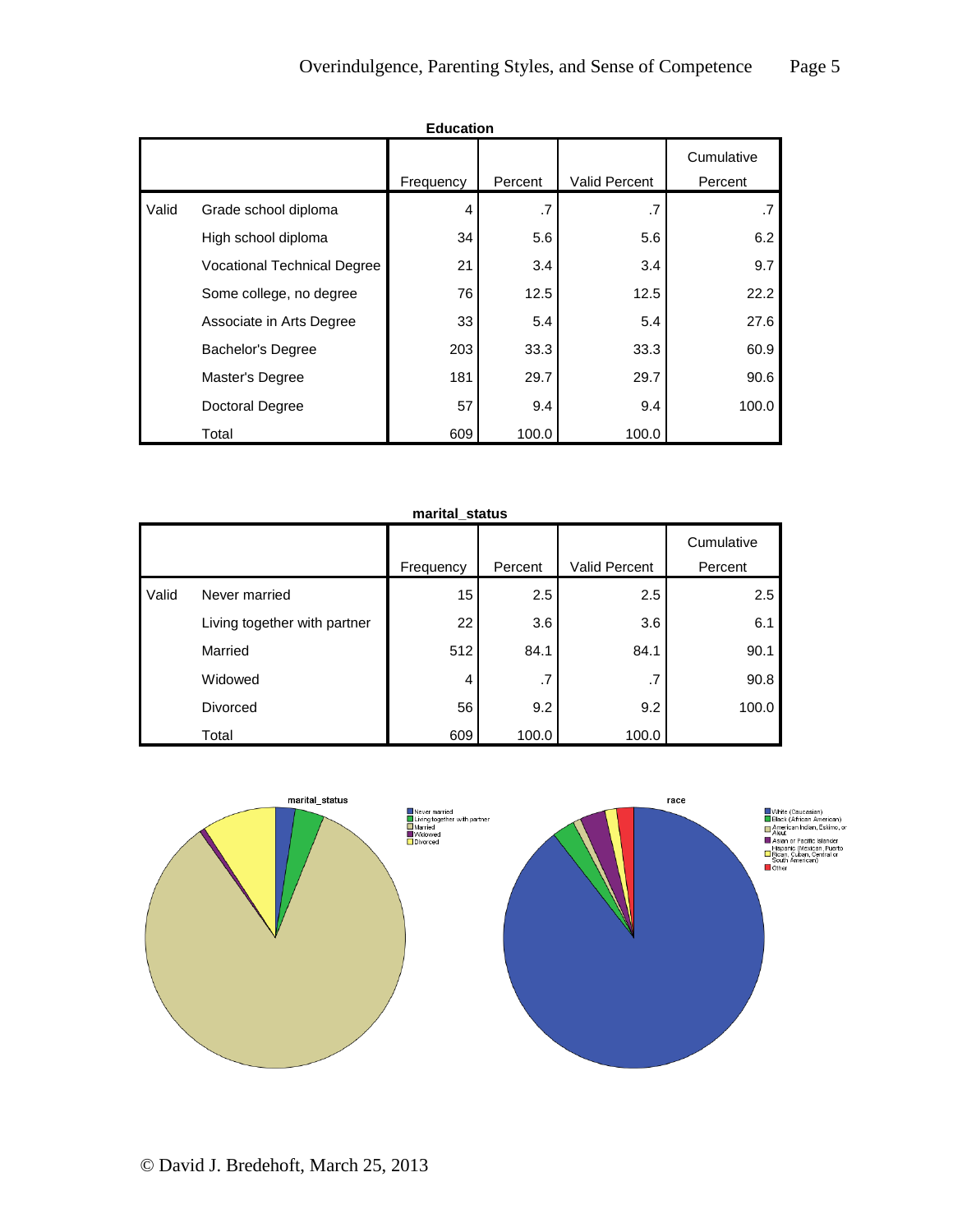|       |                             | race      |         |                      |                       |
|-------|-----------------------------|-----------|---------|----------------------|-----------------------|
|       |                             | Frequency | Percent | <b>Valid Percent</b> | Cumulative<br>Percent |
|       |                             |           |         |                      |                       |
| Valid | White (Caucasian)           | 545       | 89.5    | 89.5                 | 89.5                  |
|       | Black (African American)    | 17        | 2.8     | 2.8                  | 92.3                  |
|       | American Indian, Eskimo, or | 6         | 1.0     | 1.0                  | 93.3                  |
|       | Aleut                       |           |         |                      |                       |
|       | Asian or Pacific Islander   | 19        | 3.1     | 3.1                  | 96.4                  |
|       | Hispanic (Mexican, Puerto   | 9         | 1.5     | 1.5                  | 97.9                  |
|       | Rican, Cuban, Central or    |           |         |                      |                       |
|       | South American)             |           |         |                      |                       |
|       | Other                       | 13        | 2.1     | 2.1                  | 100.0                 |
|       | Total                       | 609       | 100.0   | 100.0                |                       |

## **Results**

As predicted, the more parents overindulge their children (See Table 1):

- the more likely they were to be **authoritarian**,  $r = .121$ ,  $p < .003$  (to use verbal/hostility, and corporal punishment), and
- the more likely they were to be **permissive**,  $r = .559$ ;  $p < .0001$  (lack of followthrough, ignore misbehavior, and lack parental self-confidence) and
- they were less likely to be **authoritative**,  $r = -0.066$  (less likely to use reasoning and induction).

As predicted, parents who overindulge their children: (See Table 2):

- were more likely to lack a global sense of competence about their parenting,  $r = .233$ ;  $p < .0001$
- were more likely to lack a sense of parenting satisfaction (instead they felt frustration, anxiety, and poor motivation) with parenting,  $r = .330$ ;  $p < .0001$ , and
- did not have a sense of parental efficacy (feelings of competence, capable of problem solving, and familiarity with parenting),  $r = .065$ ;  $p < .111$ .

This study's findings were consistent with previous research (Bredehoft et al., 1998; Walcheski, Bredehoft & Leach, 2007) in that we found a significant relationship between a parent being overindulged as a child and parents overindulging their own children (Total,  $r =$ .179, p<.0001; Too Much,  $r = .154$ , p<.0001; Over-nurture,  $r = .125$ , p<.002; Soft Structure, r  $= .101$ , p $< .01$ ).

Bredehoft et al. (1998) reported that the majority of overindulgence was employed by both parents (43%), followed closely by mothers (42%), then fathers (11%), grandmothers (4%), and grandfathers (1%).

 Contrary to the findings of Bredehoft et al. (1998), this study found fathers to be more overindulgent than mothers (see table 3).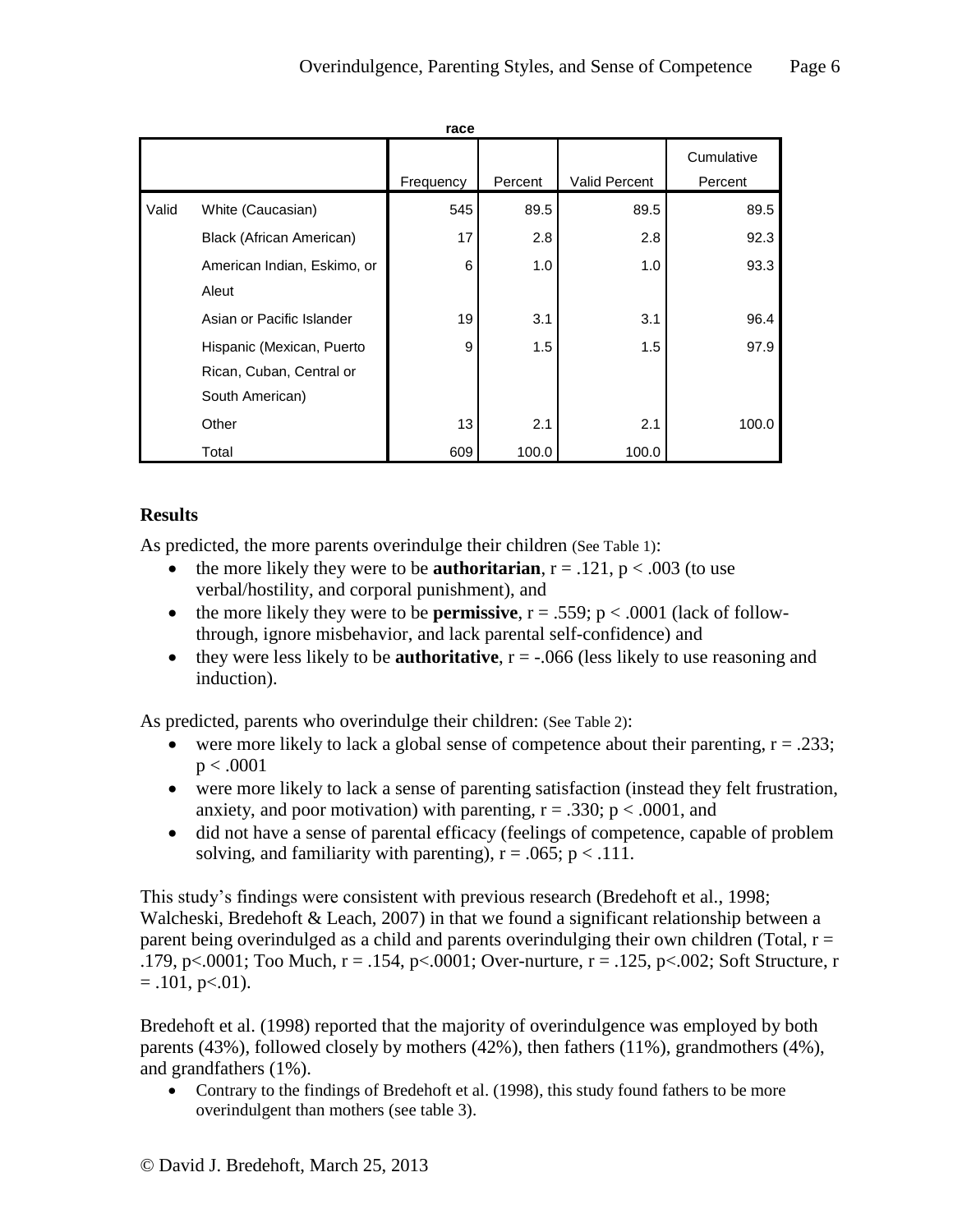- Compared to mothers, fathers were more overindulgent than mothers overall (total overindulgence) as well as on sub-scale scores of too much, and soft structure.
- Younger parents (See Table 4) were significantly more overindulgent than older parents.
- Younger fathers (See Table 5) were significantly more overindulgent than older fathers.
- Younger mothers were significantly more overindulgent that their older counterparts.
- We found no significant difference between high and low income parents on overindulgence (Table 6).
- We found no differences between fathers and mothers on parenting satisfaction, parent efficacy, or total parent sense of competence.

## **TABLE 1 Pearson's correlations between OVERINDULGENCE and Parenting Styles Dimensions Questionnaire (PSDQ) Aggregate and Sub-scale Scores \_\_\_\_\_\_\_\_\_\_\_\_\_\_\_\_\_\_\_\_\_\_\_\_\_\_\_\_\_\_\_\_\_\_\_\_\_\_\_\_\_\_\_\_\_\_\_\_\_\_\_\_\_\_\_\_\_\_\_\_\_\_\_\_\_\_\_\_\_\_\_\_\_\_\_\_\_\_\_\_\_\_\_\_\_\_\_\_\_\_\_\_**

|                                         | 1              | $\overline{2}$ | 3          | 4          | 5          | 6        | $\overline{7}$ | 8        | 9         | 10       | 11       | 12 |
|-----------------------------------------|----------------|----------------|------------|------------|------------|----------|----------------|----------|-----------|----------|----------|----|
| 1. OVERINDULGENCE:<br><b>POAS</b>       | $\blacksquare$ |                |            |            |            |          |                |          |           |          |          |    |
| <b>AUTHORITATIVE</b>                    | $-066$         |                |            |            |            |          |                |          |           |          |          |    |
| 2. Warmth/<br>Involvement               | $-0.03$        |                |            |            |            |          |                |          |           |          |          |    |
| 3. Reasoning/<br>Induction              | $-.205***$     | .450****       |            |            |            |          |                |          |           |          |          |    |
| 4. Democratic/<br>Participation         | .063           | .367****       | .514****   |            |            |          |                |          |           |          |          |    |
| 5. Good natured/<br>Easygoing           | $-063$         | .462****       | .444****   | .435****   |            |          |                |          |           |          |          |    |
| <b>AUTHORITARIAN</b>                    | $.121**$       |                |            |            |            |          |                |          |           |          |          |    |
| 6. Verbal/Hostility                     | $.134***$      | $-218***$      | $-164***$  | $-185***$  | $-467***$  |          |                |          |           |          |          |    |
| 7. Corporal<br>Punishment               | .022           | $-233***$      | $-165***$  | $-.317***$ | $-.346***$ | .421**** |                |          |           |          |          |    |
| 8. Non-reasoning<br>Punitive strategies | .167****       | $-0.353***$    | $-.363***$ | $-324***$  | $-443***$  | .436**** | .453****       |          |           |          |          |    |
| 9. Directiveness                        | .044           | $-.222***$     | $-068$     | $-.224***$ | $-.340***$ | .416**** | .407****       | .425**** |           |          |          |    |
| <b>PERMISSIVE</b>                       | .559****       |                |            |            |            |          |                |          |           |          |          |    |
| 10. Lack of follow-<br>through          | .569****       | $-155***$      | $-.360***$ | $-070$     | $-249***$  | .430**** | .176****       | .366**** | .180****  |          |          |    |
| 11. Ignoring<br>Misbehavior             | $.311***$      | $-013$         | $-.205***$ | $.114*$    | .021       | $.114*$  | $-0.077$       | .072     | $-123**$  | .412**** |          |    |
| 12. Lack of Parental<br>Self-Confidence | .569****       | $-.155***$     | $-.360***$ | $-070$     | $-249***$  | .430**** | $.176***$      | .366**** | $.180***$ | .412**** | .609**** |    |

**\_\_\_\_\_\_\_\_\_\_\_\_\_\_\_\_\_\_\_\_\_\_\_\_\_\_\_\_\_\_\_\_\_\_\_\_\_\_\_\_\_\_\_\_\_\_\_\_\_\_\_\_\_\_\_\_\_\_\_\_\_\_\_\_\_\_\_\_\_\_\_\_\_\_\_\_\_\_\_\_\_\_\_\_\_\_\_\_\_\_\_\_**

n = 609. Note: \*p <. 005, \*\*p < .003, \*\*\* p < .001, \*\*\*\* p < .0001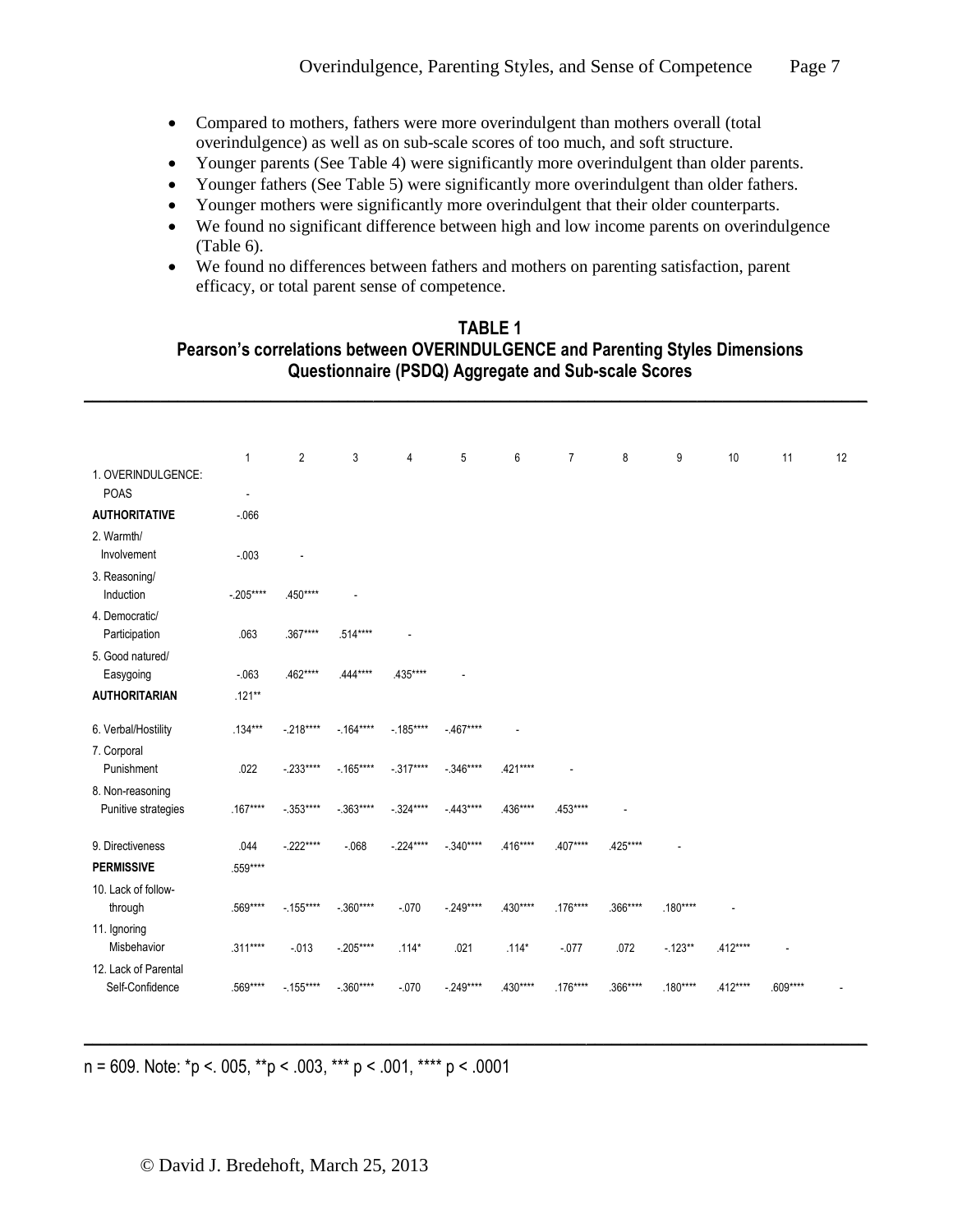**TABLE 2 Pearson's correlations between OVERINDULGENCE (POAS) and Parenting Sense of Competence Scale (PSOC) Aggregate and Sub-scale Scores**

**\_\_\_\_\_\_\_\_\_\_\_\_\_\_\_\_\_\_\_\_\_\_\_\_\_\_\_\_\_\_\_\_\_\_\_\_\_\_\_\_\_\_\_\_\_\_\_\_\_\_\_\_\_\_\_\_\_\_\_\_\_\_\_\_\_\_\_\_\_\_**

|                                                                                                                |                              | -2.                     |         |  |
|----------------------------------------------------------------------------------------------------------------|------------------------------|-------------------------|---------|--|
| 1. OVERINDULGENCE: POAS<br>2. Lack of Parenting Efficacy<br>3. Lack of Parenting Satisfaction<br>4. PSOC Total | .065<br>$330***$<br>$233***$ | -<br>462****<br>845**** | 865**** |  |

**\_\_\_\_\_\_\_\_\_\_\_\_\_\_\_\_\_\_\_\_\_\_\_\_\_\_\_\_\_\_\_\_\_\_\_\_\_\_\_\_\_\_\_\_\_\_\_\_\_\_\_\_\_\_\_\_\_\_\_\_\_\_\_\_\_\_\_\_\_\_**

n = 609. Note: \*p <. 005, \*\*p < .003, \*\*\* p < .001, \*\*\*\* p < .0001

## **TABLE 3 ANOVA The Comparison of Fathers' to Mothers' Overindulgence (POAS) Scores (N = 609)**

**\_\_\_\_\_\_\_\_\_\_\_\_\_\_\_\_\_\_\_\_\_\_\_\_\_\_\_\_\_\_\_\_\_\_\_\_\_\_\_\_\_\_\_\_\_\_\_\_\_\_\_\_\_\_\_\_\_\_\_\_\_\_\_\_\_\_\_\_\_\_**

|                             | Fathers<br>$N = 318$ | <b>Mothers</b><br>$N = 291$ | df |        | Sig. |
|-----------------------------|----------------------|-----------------------------|----|--------|------|
| <b>Total OVERINDULGENCE</b> | 79.90                | 77.05                       |    | 10.125 | .002 |
| Too Much                    | 21.98                | 20.44                       |    | 23.502 | .000 |
| <b>Over Nurture</b>         | 26.15                | 25.57                       |    | 3.430  | .064 |
| <b>Soft Structure</b>       | 13.33                | 12.88                       |    | 3.997  | .047 |
|                             |                      |                             |    |        |      |

## **TABLE 4**

**ANOVA**

**\_\_\_\_\_\_\_\_\_\_\_\_\_\_\_\_\_\_\_\_\_\_\_\_\_\_\_\_\_\_\_\_\_\_\_\_\_\_\_\_\_\_\_\_\_\_\_\_\_\_\_\_\_\_\_\_\_\_\_\_\_\_\_\_\_\_\_\_\_\_**

**Comparison of Young Parents to Old Parents Overindulgence (POAS) Scores (N = 609) \_\_\_\_\_\_\_\_\_\_\_\_\_\_\_\_\_\_\_\_\_\_\_\_\_\_\_\_\_\_\_\_\_\_\_\_\_\_\_\_\_\_\_\_\_\_\_\_\_\_\_\_\_\_\_\_\_\_\_\_\_\_\_\_\_\_\_\_\_\_**

|                             | <u>Old</u><br>Parents<br>$N = 314$ | Young<br>Parents<br>$N = 295$ | df |       | Sig. |
|-----------------------------|------------------------------------|-------------------------------|----|-------|------|
| <b>Total OVERINDULGENCE</b> | 77.33                              | 79.82                         |    | 7.731 | .006 |
| Too Much                    | 21.98                              | 20.44                         |    | .040  | .843 |
| <b>Over Nurture</b>         | 26.15                              | 25.57                         |    | .174  | .667 |
| <b>Soft Structure</b>       | 13.33                              | 12.88                         |    | 1.434 | .232 |
|                             |                                    |                               |    |       |      |

Note: Young Parents (age 20-41), Old Parents (age 42-79)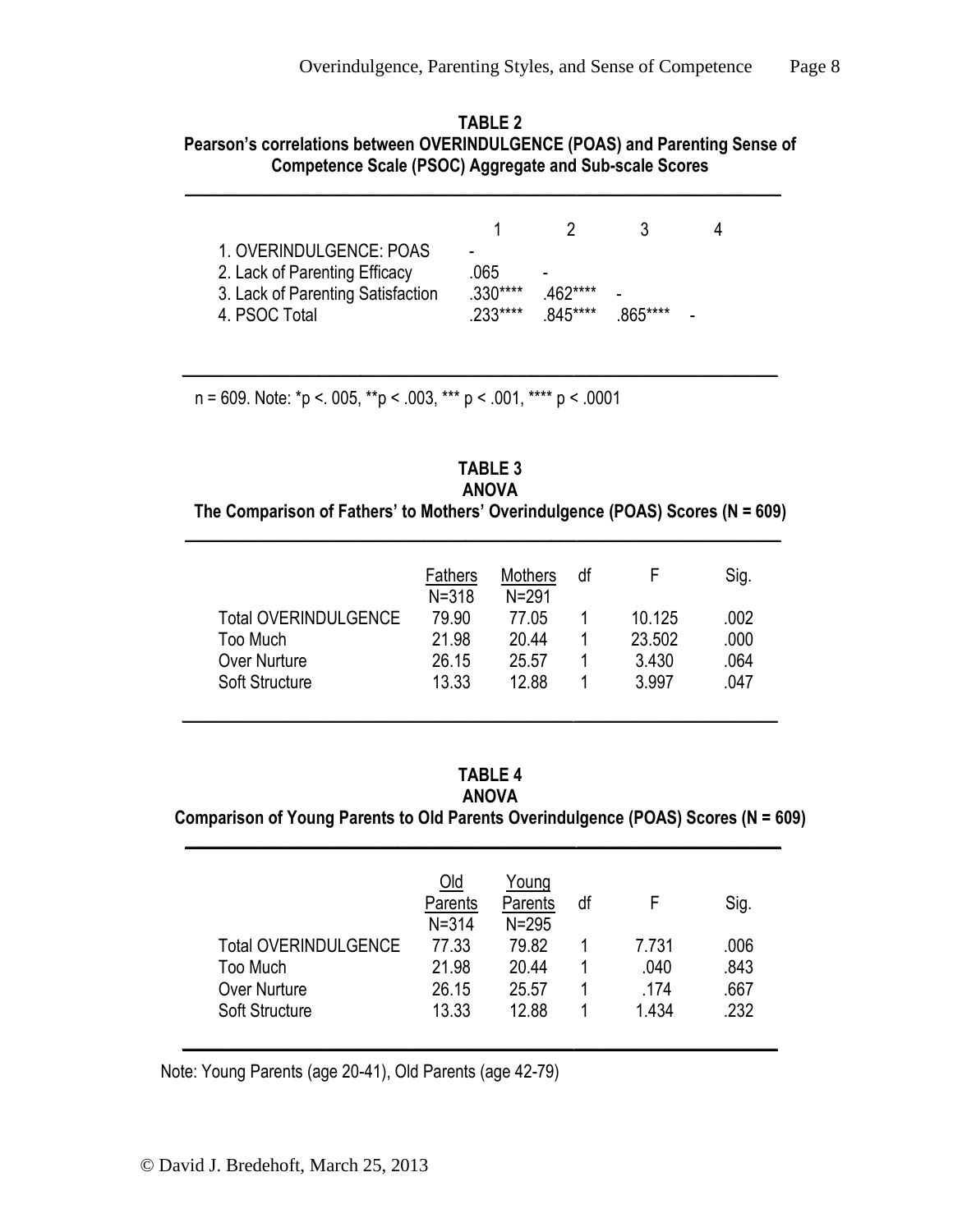## **TABLE 5 ANOVA Comparison of Young and Old Fathers and Young and Old Mothers Overindulgence (POAS) Scores**

| <b>Total OVERINDULGENCE</b> | $Old$<br>Fathers<br>$N = 202$<br>78.35 | Young<br><b>Fathers</b><br>$N = 116$<br>82.59 | df<br>1 | F<br>10.402 | Sig.<br>.001 |
|-----------------------------|----------------------------------------|-----------------------------------------------|---------|-------------|--------------|
|                             | <u>Old</u><br>Mothers                  | Young<br><b>Mothers</b>                       |         |             |              |
| <b>Total OVERINDULGENCE</b> | 75.49                                  | 78.02                                         | 1       | 4.022       | .046         |

Note: Young Parents (age 20-41), Old Parents (age 42-79)

#### **TABLE 6 ANOVA**

## **Comparison of High Income Parents to Low Income Parents Overindulgence (POAS) Scores (N = 609)**

**\_\_\_\_\_\_\_\_\_\_\_\_\_\_\_\_\_\_\_\_\_\_\_\_\_\_\_\_\_\_\_\_\_\_\_\_\_\_\_\_\_\_\_\_\_\_\_\_\_\_\_\_\_\_\_\_\_\_\_\_\_\_\_\_\_\_\_\_\_\_**

|                             | Lower<br>Income<br>Parents<br>$N = 180$ | Middle<br>Income<br>Parents<br>$N = 238$ | Higher<br>Income<br>Parents<br>$N = 191$ | df | F.    | Sig. |
|-----------------------------|-----------------------------------------|------------------------------------------|------------------------------------------|----|-------|------|
| <b>Total OVERINDULGENCE</b> | 79.34                                   | 77.53                                    | 79.03                                    | 2  | 2.641 | .195 |
| Too Much                    | 21.15                                   | 21.03                                    | 21.59                                    | 2  | 1.118 | .327 |
| <b>Over Nurture</b>         | 26.14                                   | 25.61                                    | 25.95                                    | 2  | 1.048 | .351 |
| <b>Soft Structure</b>       | 13.29                                   | 13.09                                    | 12.98                                    | 2  | .580  | .560 |

Note: Lower Income Parents (Under \$20,000-\$59,999), Middle Income Parents (\$60,000- \$99,999), Higher Income Parents (\$1000,000-above \$200,000)

## **Limitations**

Several limitations for this study exist.

• Participants were recruited through the Overindulgence Project's webpage [www.overindulgence.info.](http://www.overindulgence.info/) There may be a selection bias uniquely related to individuals who visit this web page seeking information about overindulgence and then choose to participate in research related to overindulgence.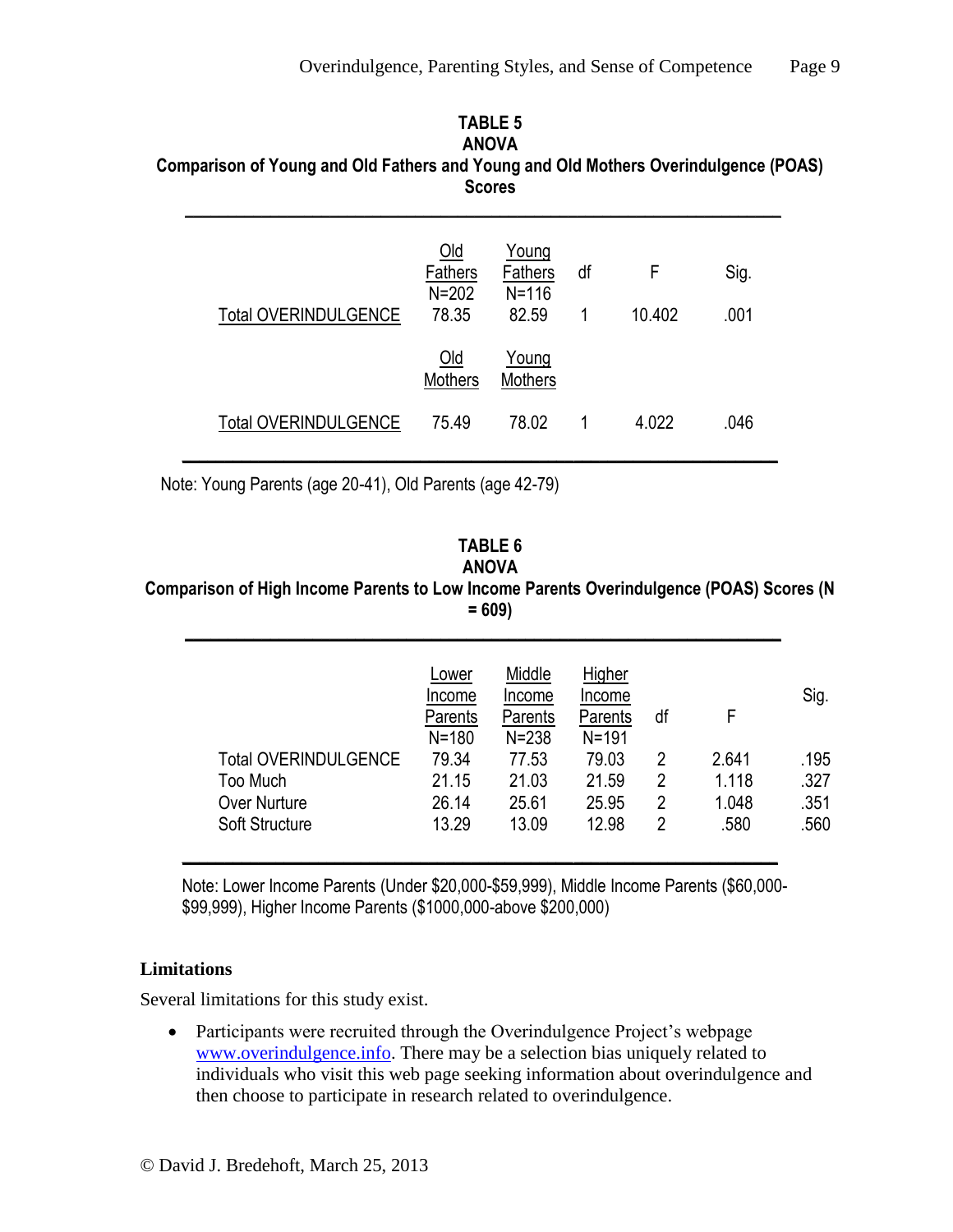Most fathers were recruited by their son or daughter to participate. Students who recruited fathers received points toward their grade in the class. There may be a selection bias uniquely related to fathers who volunteer to assist their children in this manner.

## **Conclusions and Implications**

- 1. Bredehoft, Mennicke, Potter & Clarke (1998) made a logical argument that Baumrind's "permissive parent" was not the same as an "overindulgent parent" by suggesting that not all overindulgent parents are permissive. This study provides empirical evidence supporting this assertion by demonstrating that overindulgent parents can be both permissive and authoritarian, or both.
- 2. Parents who overindulge their children lack a global sense of competence, efficacy, and satisfaction with parenting. The more these parents overindulge, the more they become frustrated, anxious, and poorly motivated as parents. They tend to feel more incompetent, incapable of problem solving and unfamiliar with parenting.
- 3. Parents who were overindulged as children will more likely grow up to become overindulgent parents and continue the cycle of overindulgence.
- 4. Contrary to previous findings fathers overindulge their children more than mothers (total overindulgence) and by giving them Too Much.
- 5. Younger parents today are more apt to overindulge children compared to older parents. Today's younger parents need help to resist the pressure of overindulging their children.
- 6. Family professionals should be attentive to normative and non-normative life transitions and stressors because parents are more susceptible to overindulge during these periods across the family life cycle (Walsh, 2003).
- 7. Using a variety of sources, family professionals should provide to parents information and alternatives to corporal punishment.
- 8. Family professionals should teach parents to:
	- give expectations regarding behavior before their child engages in an activity;
	- give reasons why rules should be obeyed;
	- help their child to understand the impact of behavior;
	- talk and reason with their child when misbehavior occurs; and
	- emphasize the reasons for rules.